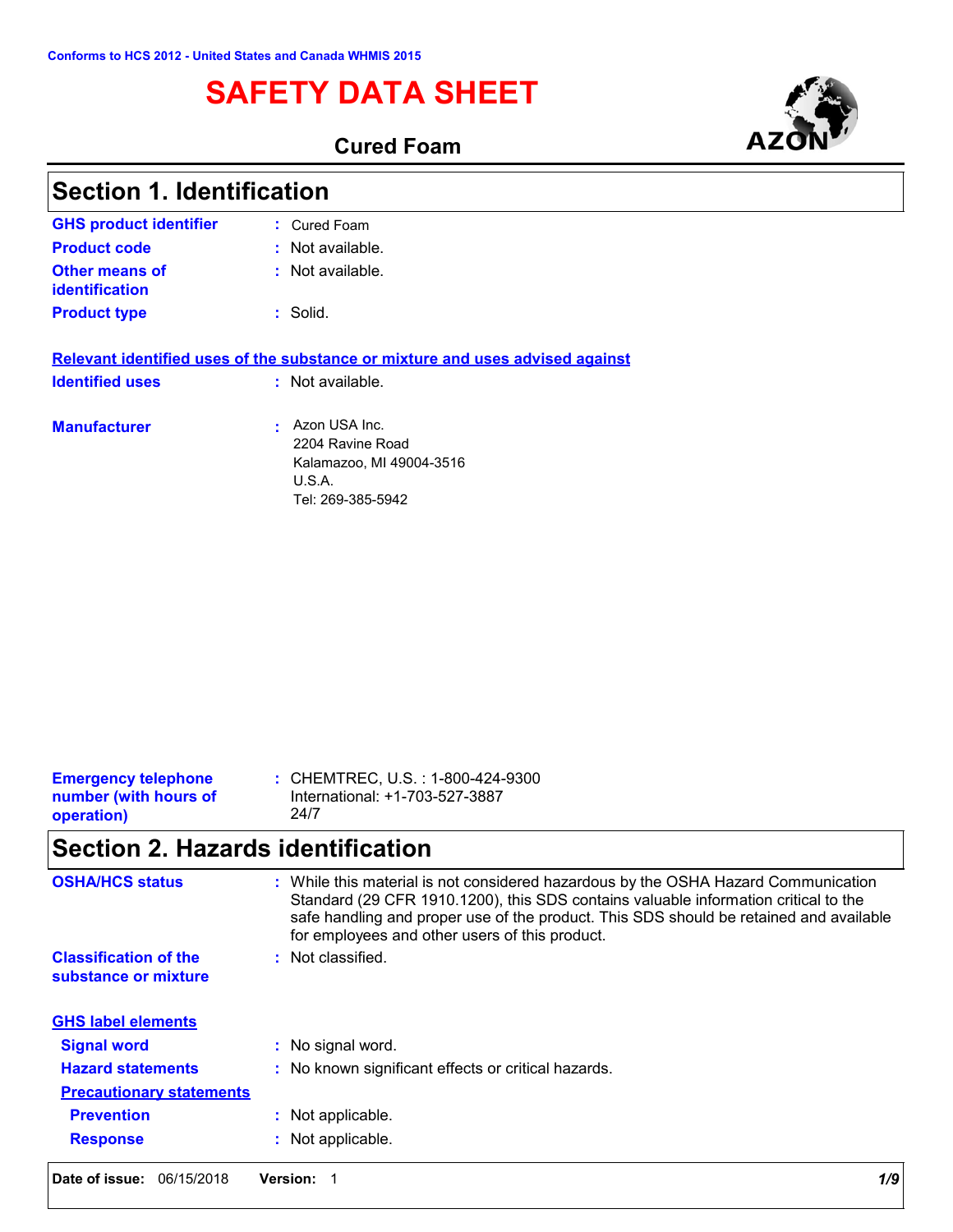## **Section 2. Hazards identification**

**Storage :** Not applicable.

**Disposal :** Not applicable. **:** None known.

**Hazards not otherwise classified**

# **Section 3. Composition/information on ingredients**

| Substance/mixture     | : Substance        |
|-----------------------|--------------------|
| <b>Other means of</b> | $:$ Not available. |
| <i>identification</i> |                    |

### **CAS number/other identifiers**

**CAS number :** Not available.

**There are no ingredients present which, within the current knowledge of the supplier and in the concentrations applicable, are classified as hazardous to health or the environment and hence require reporting in this section.**

**Occupational exposure limits, if available, are listed in Section 8.**

## **Section 4. First aid measures**

### **Description of necessary first aid measures**

| <b>Eye contact</b>  | Immediately flush eyes with plenty of water, occasionally lifting the upper and lower<br>eyelids. Check for and remove any contact lenses. Get medical attention if irritation<br>occurs.                                                                                                                                                              |
|---------------------|--------------------------------------------------------------------------------------------------------------------------------------------------------------------------------------------------------------------------------------------------------------------------------------------------------------------------------------------------------|
| <b>Inhalation</b>   | : Remove victim to fresh air and keep at rest in a position comfortable for breathing. Get<br>medical attention if symptoms occur.                                                                                                                                                                                                                     |
| <b>Skin contact</b> | : Flush contaminated skin with plenty of water. Get medical attention if symptoms occur.                                                                                                                                                                                                                                                               |
| <b>Ingestion</b>    | : Wash out mouth with water. Remove victim to fresh air and keep at rest in a position<br>comfortable for breathing. If material has been swallowed and the exposed person is<br>conscious, give small quantities of water to drink. Do not induce vomiting unless<br>directed to do so by medical personnel. Get medical attention if symptoms occur. |

| Most important symptoms/effects, acute and delayed |                                                                                                                                |
|----------------------------------------------------|--------------------------------------------------------------------------------------------------------------------------------|
| <b>Potential acute health effects</b>              |                                                                                                                                |
| Eye contact                                        | : No known significant effects or critical hazards.                                                                            |
| <b>Inhalation</b>                                  | : No known significant effects or critical hazards.                                                                            |
| <b>Skin contact</b>                                | : No known significant effects or critical hazards.                                                                            |
| <b>Ingestion</b>                                   | : No known significant effects or critical hazards.                                                                            |
| <b>Over-exposure signs/symptoms</b>                |                                                                                                                                |
| <b>Eye contact</b>                                 | : No known significant effects or critical hazards.                                                                            |
| <b>Inhalation</b>                                  | : No known significant effects or critical hazards.                                                                            |
| <b>Skin contact</b>                                | : No known significant effects or critical hazards.                                                                            |
| <b>Ingestion</b>                                   | : No known significant effects or critical hazards.                                                                            |
|                                                    | Indication of immediate medical attention and special treatment needed, if necessary                                           |
| <b>Notes to physician</b>                          | : Treat symptomatically. Contact poison treatment specialist immediately if large<br>quantities have been ingested or inhaled. |
| <b>Specific treatments</b>                         | : No specific treatment.                                                                                                       |
| <b>Protection of first-aiders</b>                  | : No action shall be taken involving any personal risk or without suitable training.                                           |
|                                                    |                                                                                                                                |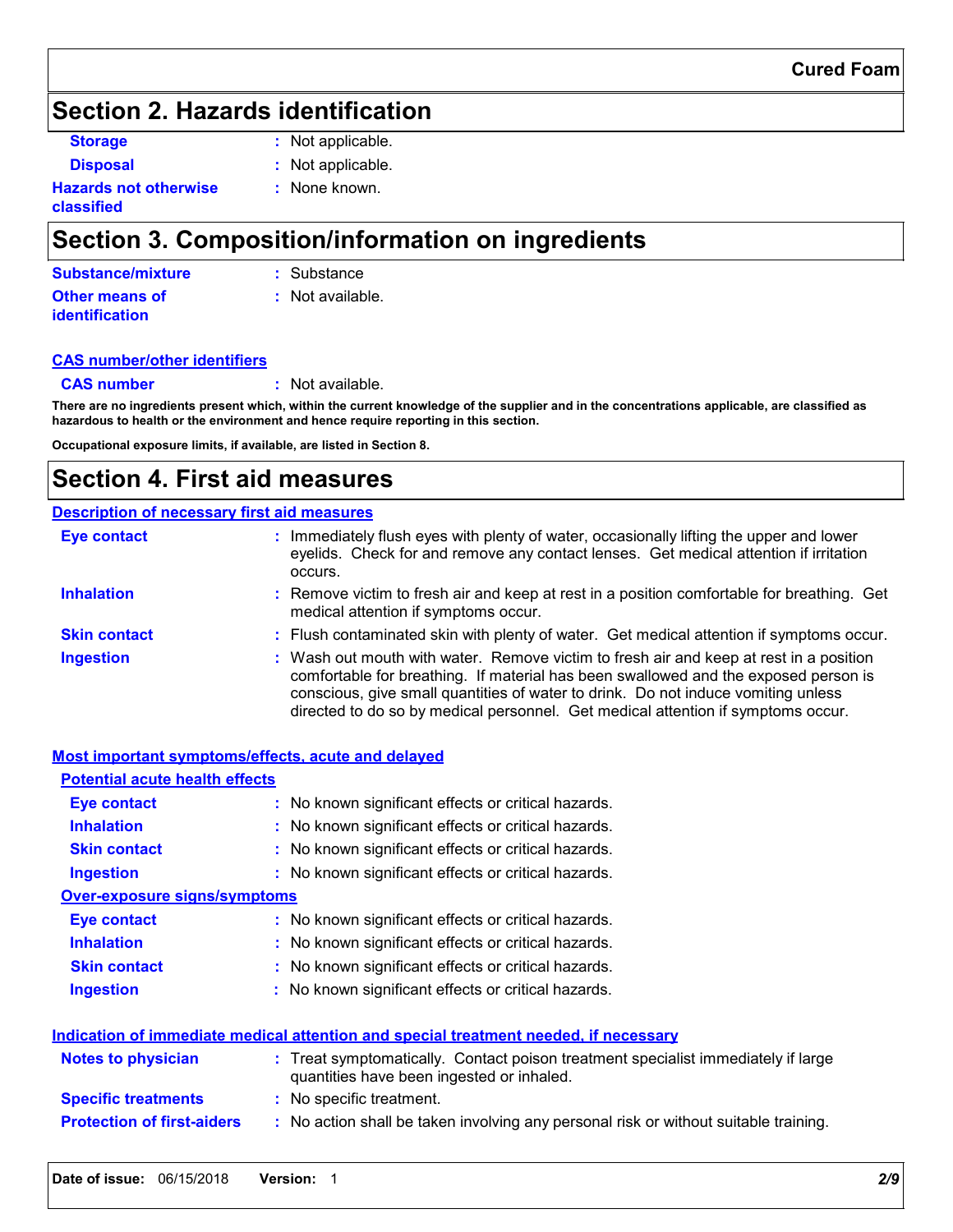### **Section 4. First aid measures**

**See toxicological information (Section 11)**

## **Section 5. Fire-fighting measures**

| <b>Extinguishing media</b>                               |                                                                                                                                                                                                     |
|----------------------------------------------------------|-----------------------------------------------------------------------------------------------------------------------------------------------------------------------------------------------------|
| <b>Suitable extinguishing</b><br>media                   | : Use an extinguishing agent suitable for the surrounding fire.                                                                                                                                     |
| <b>Unsuitable extinguishing</b><br>media                 | : None known.                                                                                                                                                                                       |
| <b>Specific hazards arising</b><br>from the chemical     | : No specific fire or explosion hazard.                                                                                                                                                             |
| <b>Hazardous thermal</b><br>decomposition products       | : No specific data.                                                                                                                                                                                 |
| <b>Special protective actions</b><br>for fire-fighters   | : Promptly isolate the scene by removing all persons from the vicinity of the incident if<br>there is a fire. No action shall be taken involving any personal risk or without suitable<br>training. |
| <b>Special protective</b><br>equipment for fire-fighters | : Fire-fighters should wear appropriate protective equipment and self-contained breathing<br>apparatus (SCBA) with a full face-piece operated in positive pressure mode.                            |

### **Section 6. Accidental release measures**

**Personal precautions, protective equipment and emergency procedures**

| For non-emergency<br>personnel                        | : No action shall be taken involving any personal risk or without suitable training.<br>Evacuate surrounding areas. Keep unnecessary and unprotected personnel from<br>entering. Do not touch or walk through spilled material. Put on appropriate personal<br>protective equipment. |
|-------------------------------------------------------|--------------------------------------------------------------------------------------------------------------------------------------------------------------------------------------------------------------------------------------------------------------------------------------|
| For emergency responders                              | If specialized clothing is required to deal with the spillage, take note of any information in<br>÷.<br>Section 8 on suitable and unsuitable materials. See also the information in "For non-<br>emergency personnel".                                                               |
| <b>Environmental precautions</b>                      | : Avoid dispersal of spilled material and runoff and contact with soil, waterways, drains<br>and sewers. Inform the relevant authorities if the product has caused environmental<br>pollution (sewers, waterways, soil or air).                                                      |
| Methods and materials for containment and cleaning up |                                                                                                                                                                                                                                                                                      |
| Snill                                                 | . Move containers from spill area. Prevent entry into sewers water courses hasements                                                                                                                                                                                                 |

ntainers from spill area. Prevent entry into sewers, water courses, basements or confined areas. Vacuum or sweep up material and place in a designated, labeled waste container. Dispose of via a licensed waste disposal contractor. Note: see Section 1 for emergency contact information and Section 13 for waste disposal. **Spill :**

# **Section 7. Handling and storage**

### **Precautions for safe handling**

| <b>Protective measures</b>                       | : Put on appropriate personal protective equipment (see Section 8).                                                                                                                                                                                                    |
|--------------------------------------------------|------------------------------------------------------------------------------------------------------------------------------------------------------------------------------------------------------------------------------------------------------------------------|
| <b>Advice on general</b><br>occupational hygiene | : Eating, drinking and smoking should be prohibited in areas where this material is<br>handled, stored and processed. Workers should wash hands and face before eating,<br>drinking and smoking. See also Section 8 for additional information on hygiene<br>measures. |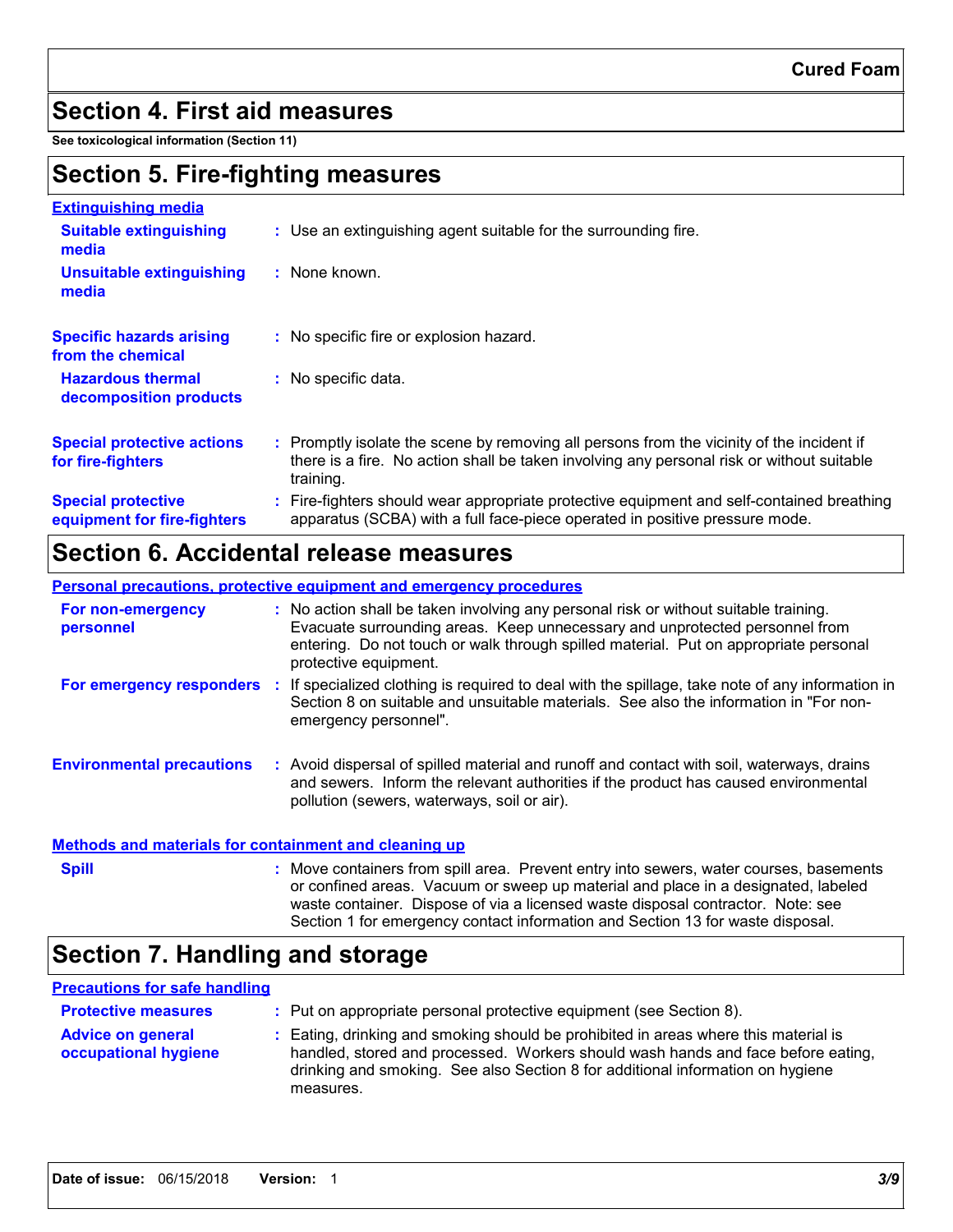## **Section 7. Handling and storage**

**Conditions for safe storage,** : Store in accordance with local regulations. Store in original container protected from **including any incompatibilities** direct sunlight in a dry, cool and well-ventilated area, away from incompatible materials (see Section 10) and food and drink. Keep container tightly closed and sealed until ready for use. Containers that have been opened must be carefully resealed and kept upright to prevent leakage. Do not store in unlabeled containers. Use appropriate containment to avoid environmental contamination. See Section 10 for incompatible materials before handling or use.

### **Section 8. Exposure controls/personal protection**

| <b>Control parameters</b>                         |  |                                                                                                                                                                                                                                                                                                                                                                                                 |  |  |  |
|---------------------------------------------------|--|-------------------------------------------------------------------------------------------------------------------------------------------------------------------------------------------------------------------------------------------------------------------------------------------------------------------------------------------------------------------------------------------------|--|--|--|
| <b>United States</b>                              |  |                                                                                                                                                                                                                                                                                                                                                                                                 |  |  |  |
| <b>Occupational exposure limits</b>               |  |                                                                                                                                                                                                                                                                                                                                                                                                 |  |  |  |
| None.                                             |  |                                                                                                                                                                                                                                                                                                                                                                                                 |  |  |  |
| <b>Canada</b>                                     |  |                                                                                                                                                                                                                                                                                                                                                                                                 |  |  |  |
| <b>Occupational exposure limits</b>               |  |                                                                                                                                                                                                                                                                                                                                                                                                 |  |  |  |
| None.                                             |  |                                                                                                                                                                                                                                                                                                                                                                                                 |  |  |  |
| <b>Appropriate engineering</b><br><b>controls</b> |  | : Good general ventilation should be sufficient to control worker exposure to airborne<br>contaminants.                                                                                                                                                                                                                                                                                         |  |  |  |
| <b>Environmental exposure</b><br>controls         |  | Emissions from ventilation or work process equipment should be checked to ensure<br>they comply with the requirements of environmental protection legislation.                                                                                                                                                                                                                                  |  |  |  |
| <b>Individual protection measures</b>             |  |                                                                                                                                                                                                                                                                                                                                                                                                 |  |  |  |
| <b>Hygiene measures</b>                           |  | Wash hands, forearms and face thoroughly after handling chemical products, before<br>eating, smoking and using the lavatory and at the end of the working period.<br>Appropriate techniques should be used to remove potentially contaminated clothing.<br>Wash contaminated clothing before reusing. Ensure that eyewash stations and safety<br>showers are close to the workstation location. |  |  |  |
| <b>Eye/face protection</b>                        |  | Safety eyewear complying with an approved standard should be used when a risk<br>assessment indicates this is necessary to avoid exposure to liquid splashes, mists,<br>gases or dusts. If contact is possible, the following protection should be worn, unless<br>the assessment indicates a higher degree of protection: safety glasses with side-<br>shields.                                |  |  |  |
| <b>Skin protection</b>                            |  |                                                                                                                                                                                                                                                                                                                                                                                                 |  |  |  |
| <b>Hand protection</b>                            |  | Chemical-resistant, impervious gloves complying with an approved standard should be<br>worn at all times when handling chemical products if a risk assessment indicates this is<br>necessary.                                                                                                                                                                                                   |  |  |  |
| <b>Body protection</b>                            |  | Personal protective equipment for the body should be selected based on the task being<br>performed and the risks involved and should be approved by a specialist before<br>handling this product.                                                                                                                                                                                               |  |  |  |
| <b>Other skin protection</b>                      |  | Appropriate footwear and any additional skin protection measures should be selected<br>based on the task being performed and the risks involved and should be approved by a<br>specialist before handling this product.                                                                                                                                                                         |  |  |  |
| <b>Respiratory protection</b>                     |  | Based on the hazard and potential for exposure, select a respirator that meets the<br>appropriate standard or certification. Respirators must be used according to a<br>respiratory protection program to ensure proper fitting, training, and other important<br>aspects of use.                                                                                                               |  |  |  |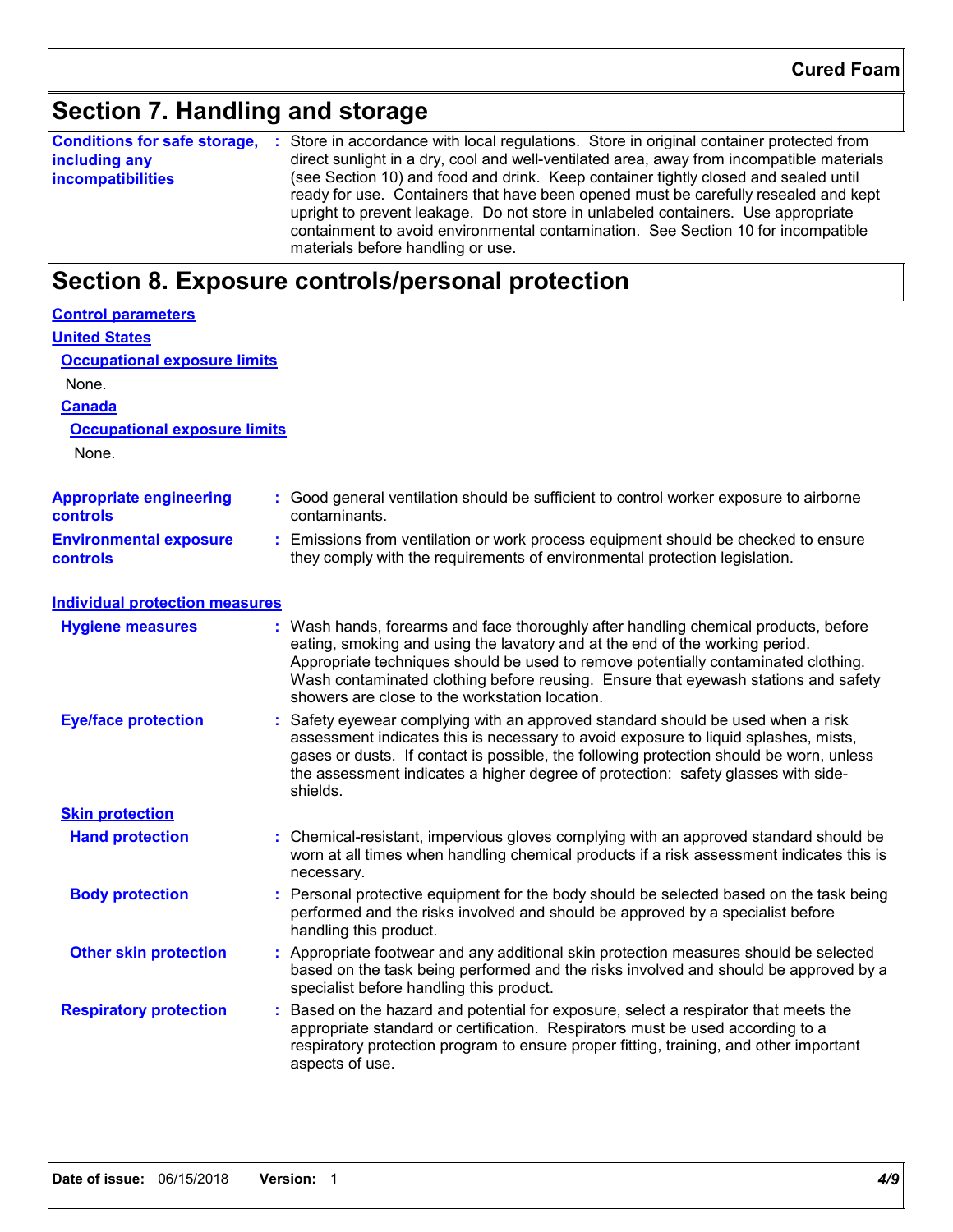# **Section 9. Physical and chemical properties**

### **Appearance**

| <b>Physical state</b>                                  |    | Solid.                   |
|--------------------------------------------------------|----|--------------------------|
| Color                                                  | t  | Gray, Brown, Red, Black. |
| Odor                                                   |    | None.                    |
| <b>Odor threshold</b>                                  |    | Not available.           |
| рH                                                     |    | Not available.           |
| <b>Melting point</b>                                   |    | Not available.           |
| <b>Boiling point</b>                                   |    | Not available.           |
| <b>Flash point</b>                                     |    | Not available.           |
| <b>Evaporation rate</b>                                |    | Not available.           |
| <b>Flammability (solid, gas)</b>                       |    | Not available.           |
| <b>Lower and upper explosive</b><br>(flammable) limits | t. | Not available.           |
| <b>Vapor pressure</b>                                  | t  | Not available.           |
| <b>Vapor density</b>                                   | t  | Not available.           |
| <b>Relative density</b>                                |    | Not available.           |
| <b>Solubility</b>                                      |    | Not available.           |
| <b>Partition coefficient: n-</b><br>octanol/water      |    | Not available.           |
|                                                        |    | $:$ Not available.       |
| <b>Auto-ignition temperature</b>                       |    |                          |
| <b>Decomposition temperature</b>                       |    | : Not available.         |
| <b>Viscosity</b>                                       |    | Not available.           |
| Flow time (ISO 2431)                                   |    | Not available.           |

# **Section 10. Stability and reactivity**

| <b>Reactivity</b>                                   | : No specific test data related to reactivity available for this product or its ingredients.              |
|-----------------------------------------------------|-----------------------------------------------------------------------------------------------------------|
| <b>Chemical stability</b>                           | : The product is stable.                                                                                  |
| <b>Possibility of hazardous</b><br><b>reactions</b> | : Under normal conditions of storage and use, hazardous reactions will not occur.                         |
| <b>Conditions to avoid</b>                          | : No specific data.                                                                                       |
| <b>Incompatible materials</b>                       | : Reactive or incompatible with the following materials: oxidizing materials.                             |
| <b>Hazardous decomposition</b><br>products          | : Under normal conditions of storage and use, hazardous decomposition products should<br>not be produced. |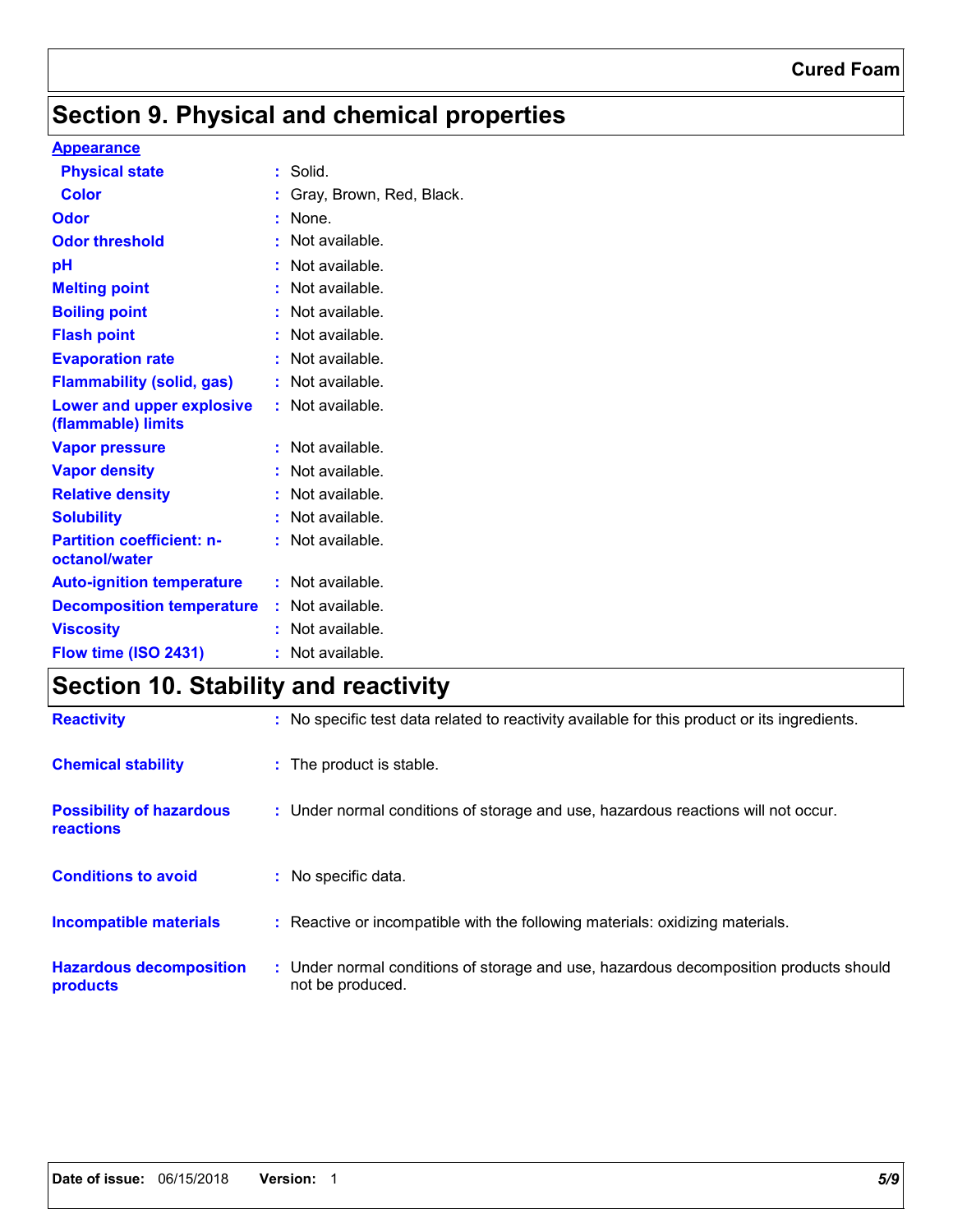# **Section 11. Toxicological information**

| <b>Information on toxicological effects</b>               |                                                                                          |
|-----------------------------------------------------------|------------------------------------------------------------------------------------------|
| <b>Acute toxicity</b>                                     |                                                                                          |
| There is no data available.                               |                                                                                          |
| <b>Irritation/Corrosion</b>                               |                                                                                          |
| There is no data available.                               |                                                                                          |
| <b>Sensitization</b>                                      |                                                                                          |
| There is no data available.                               |                                                                                          |
| <b>Mutagenicity</b>                                       |                                                                                          |
| There is no data available.                               |                                                                                          |
| <b>Carcinogenicity</b>                                    |                                                                                          |
| There is no data available.                               |                                                                                          |
| <b>Reproductive toxicity</b>                              |                                                                                          |
| There is no data available.                               |                                                                                          |
| <b>Teratogenicity</b>                                     |                                                                                          |
| There is no data available.                               |                                                                                          |
| <b>Specific target organ toxicity (single exposure)</b>   |                                                                                          |
| There is no data available.                               |                                                                                          |
| <b>Specific target organ toxicity (repeated exposure)</b> |                                                                                          |
| There is no data available.                               |                                                                                          |
| <b>Aspiration hazard</b>                                  |                                                                                          |
| There is no data available.                               |                                                                                          |
|                                                           |                                                                                          |
| <b>Information on the likely</b>                          | : Dermal contact. Eye contact. Inhalation. Ingestion.                                    |
| routes of exposure                                        |                                                                                          |
| <b>Potential acute health effects</b>                     |                                                                                          |
| <b>Eye contact</b>                                        | : No known significant effects or critical hazards.                                      |
| <b>Inhalation</b>                                         | : No known significant effects or critical hazards.                                      |
| <b>Skin contact</b>                                       | : No known significant effects or critical hazards.                                      |
| <b>Ingestion</b>                                          | : No known significant effects or critical hazards.                                      |
|                                                           |                                                                                          |
|                                                           | <b>Symptoms related to the physical, chemical and toxicological characteristics</b>      |
| <b>Eye contact</b>                                        | : No known significant effects or critical hazards.                                      |
| <b>Inhalation</b>                                         | : No known significant effects or critical hazards.                                      |
| <b>Skin contact</b>                                       | No known significant effects or critical hazards.                                        |
| <b>Ingestion</b>                                          | : No known significant effects or critical hazards.                                      |
|                                                           |                                                                                          |
|                                                           | Delayed and immediate effects and also chronic effects from short and long term exposure |
| <b>Short term exposure</b>                                |                                                                                          |
| <b>Potential immediate</b>                                | : No known significant effects or critical hazards.                                      |
| effects                                                   |                                                                                          |
| <b>Potential delayed effects</b>                          | : No known significant effects or critical hazards.                                      |
| <b>Long term exposure</b>                                 |                                                                                          |
| <b>Potential immediate</b>                                | : No known significant effects or critical hazards.                                      |
| effects                                                   |                                                                                          |
| <b>Potential delayed effects</b>                          | : No known significant effects or critical hazards.                                      |
|                                                           |                                                                                          |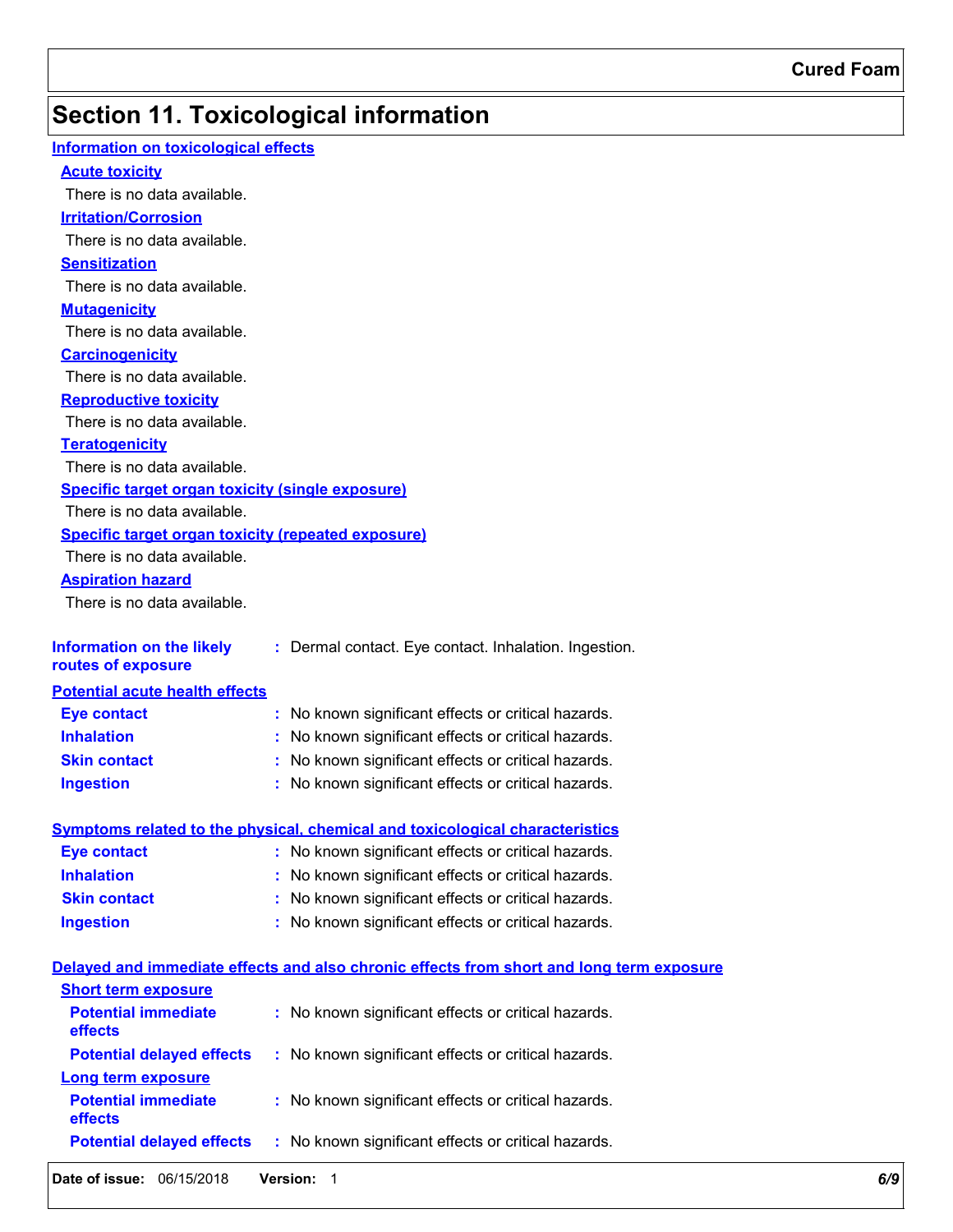### **Section 11. Toxicological information**

| <b>Potential chronic health effects</b> |
|-----------------------------------------|
|-----------------------------------------|

| <b>General</b>               | : No known significant effects or critical hazards. |
|------------------------------|-----------------------------------------------------|
| <b>Carcinogenicity</b>       | : No known significant effects or critical hazards. |
| <b>Mutagenicity</b>          | : No known significant effects or critical hazards. |
| <b>Teratogenicity</b>        | : No known significant effects or critical hazards. |
| <b>Developmental effects</b> | : No known significant effects or critical hazards. |
| <b>Fertility effects</b>     | : No known significant effects or critical hazards. |

### **Numerical measures of toxicity**

**Acute toxicity estimates**

There is no data available.

## **Section 12. Ecological information**

#### **Toxicity**

There is no data available.

### **Persistence and degradability**

There is no data available.

### **Bioaccumulative potential**

There is no data available.

### **Mobility in soil**

**Soil/water partition coefficient (K**<sup>oc</sup>) **:** Not available.

**Other adverse effects** : No known significant effects or critical hazards.

## **Section 13. Disposal considerations**

The generation of waste should be avoided or minimized wherever possible. Disposal of this product, solutions and any by-products should comply with the requirements of environmental protection and waste disposal legislation and any regional local authority requirements. Dispose of surplus and non-recyclable products via a licensed waste disposal contractor. Waste should not be disposed of untreated to the sewer unless fully compliant with the requirements of all authorities with jurisdiction. Waste packaging should be recycled. Incineration or landfill should only be considered when recycling is not feasible. This material and its container must be disposed of in a safe way. Empty containers or liners may retain some product residues. Avoid dispersal of spilled material and runoff and contact with soil, waterways, drains and sewers. **Disposal methods :**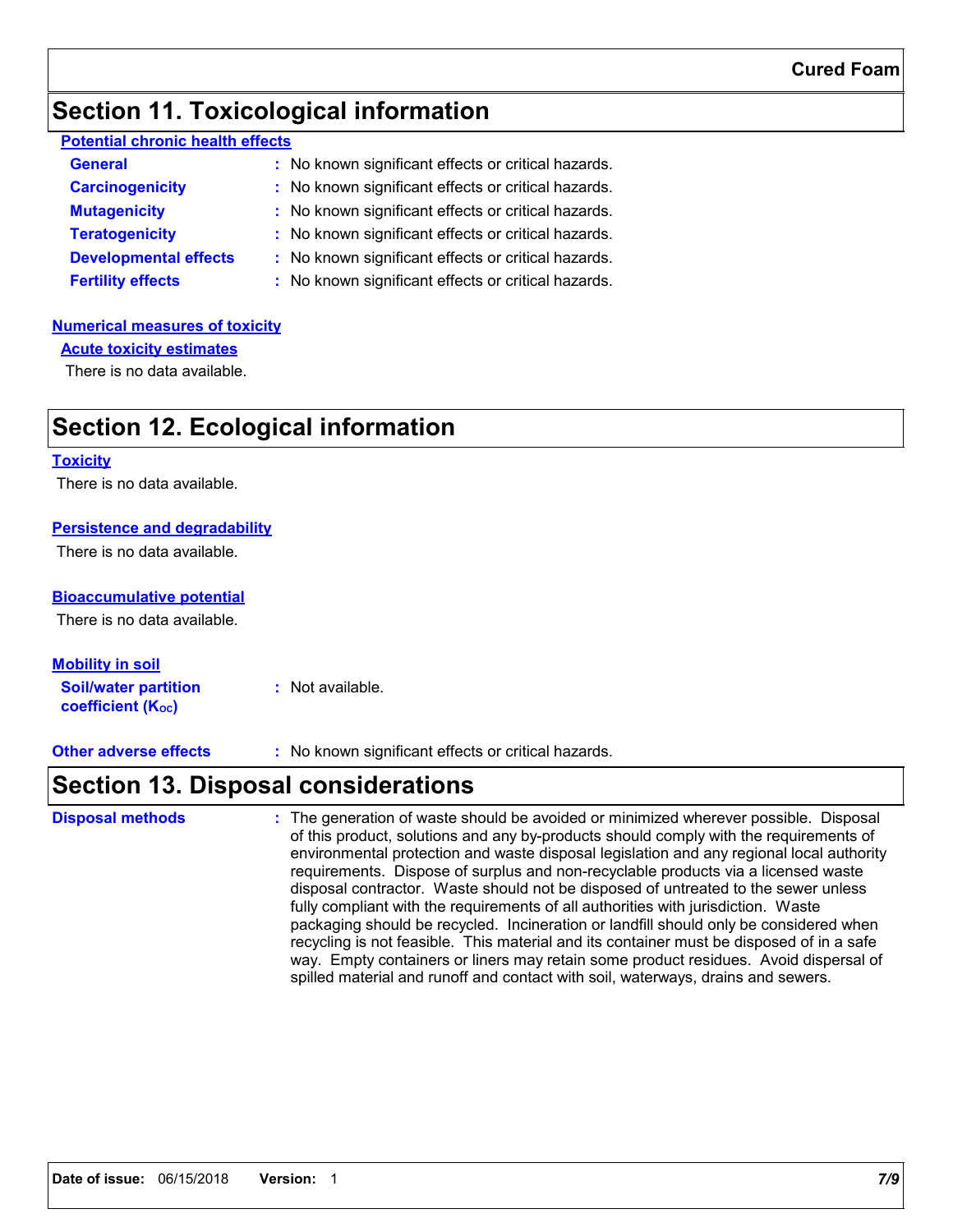# **Section 14. Transport information**

|                                      | <b>DOT Classification</b> | <b>TDG Classification</b> | <b>IMDG</b>    | <b>IATA</b>    |
|--------------------------------------|---------------------------|---------------------------|----------------|----------------|
| <b>UN number</b>                     | Not regulated.            | Not regulated.            | Not regulated. | Not regulated. |
| <b>UN proper</b><br>shipping name    |                           | -                         |                |                |
| <b>Transport</b><br>hazard class(es) |                           |                           |                |                |
| <b>Packing group</b>                 | $\qquad \qquad -$         |                           |                |                |
| <b>Environmental</b><br>hazards      | No.                       | No.                       | No.            | No.            |

**AERG :** Not applicable

**Special precautions for user Transport within user's premises:** always transport in closed containers that are **:** upright and secure. Ensure that persons transporting the product know what to do in the event of an accident or spillage.

# **Section 15. Regulatory information**

| <b>U.S. Federal regulations</b>                                                   | : TSCA 8(a) CDR Exempt/Partial exemption: Not determined<br>United States inventory (TSCA 8b): Not determined. |  |
|-----------------------------------------------------------------------------------|----------------------------------------------------------------------------------------------------------------|--|
| <b>Clean Air Act Section 112</b><br>(b) Hazardous Air<br><b>Pollutants (HAPs)</b> | : Not listed                                                                                                   |  |
| <b>Clean Air Act Section 602</b><br><b>Class I Substances</b>                     | : Not listed                                                                                                   |  |
| <b>Clean Air Act Section 602</b><br><b>Class II Substances</b>                    | : Not listed                                                                                                   |  |
| <b>DEA List I Chemicals</b><br>(Precursor Chemicals)                              | : Not listed                                                                                                   |  |
| <b>DEA List II Chemicals</b><br><b>(Essential Chemicals)</b>                      | : Not listed                                                                                                   |  |
| <b>SARA 302/304</b>                                                               |                                                                                                                |  |
| <b>Composition/information on ingredients</b>                                     |                                                                                                                |  |
| No products were found.                                                           |                                                                                                                |  |
| <b>SARA 304 RQ</b>                                                                | : Not applicable.                                                                                              |  |
| <b>SARA 311/312</b>                                                               |                                                                                                                |  |
| <b>Classification</b>                                                             | : Not applicable.                                                                                              |  |
| <b>Composition/information on ingredients</b>                                     |                                                                                                                |  |
| No products were found.                                                           |                                                                                                                |  |
| <b>SARA 313</b>                                                                   |                                                                                                                |  |
| There is no data available.                                                       |                                                                                                                |  |